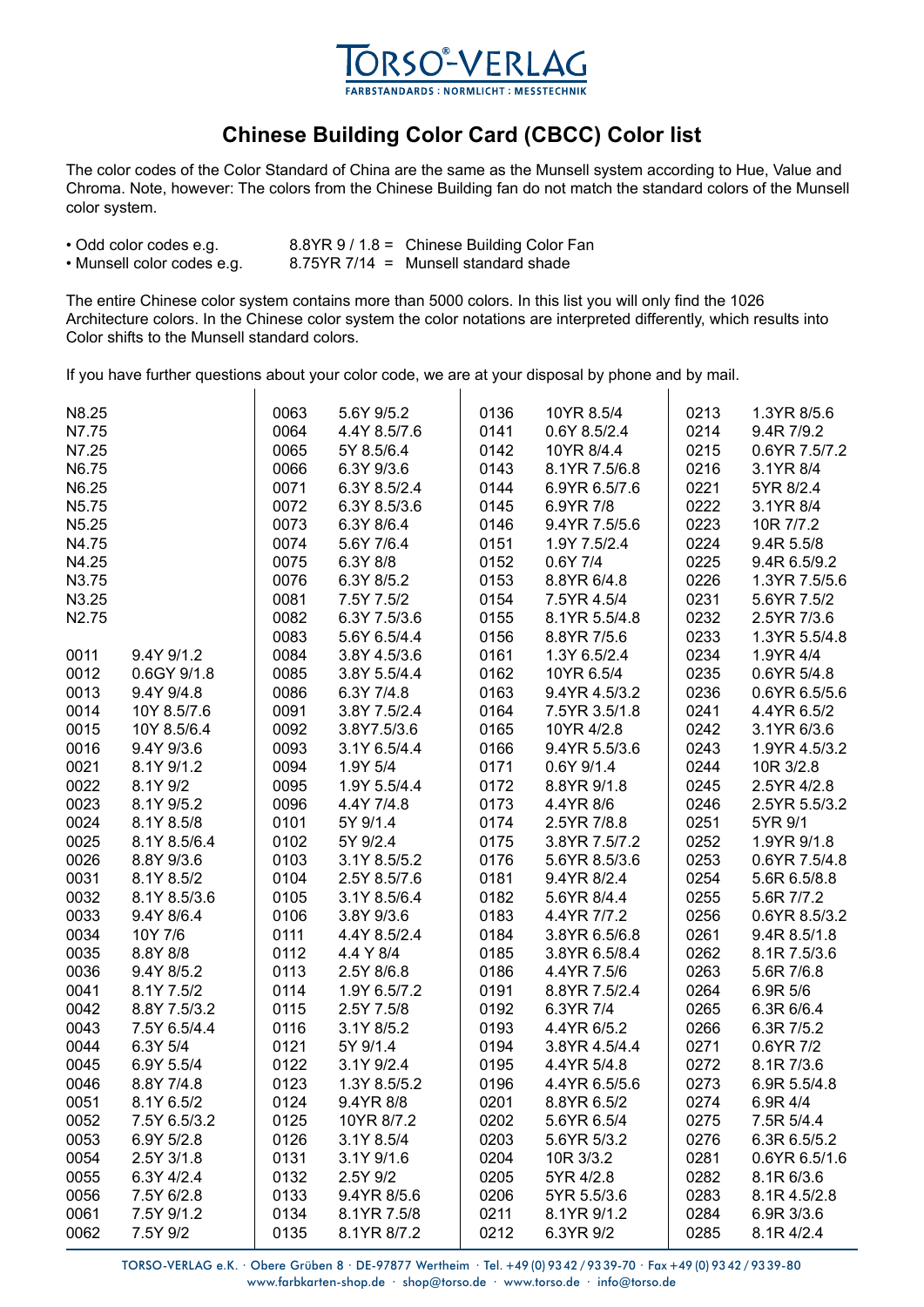

| 0286 | 7.5R 5.5/3.2   | 0376 | 8.1P 8.5/3.2                | 0466 | 6.3PB 5.5/4    | 0556 | 2.5PB 5.5/3.6 |
|------|----------------|------|-----------------------------|------|----------------|------|---------------|
| 0291 | 0.6R 9/1.4     | 0381 | 7.5P 8.5/1.6                | 0471 | 1.3P 9/1       | 0561 | 7.5B 9/1      |
| 0292 | 4R 8.5/1.8     | 0382 | 9.4P 7.5/3.6                | 0472 | 7.5PB 9/1.6    | 0562 | 5B 9/1.4      |
| 0293 | 8.8RP 8/5.2    | 0383 | 9.4P 7/7.2                  | 0473 | 6.3PB 8/4.4    | 0563 | 3.1B 8/3.6    |
| 0294 | 10RP 6.5/7.6   | 0384 | 10P 5/6.8                   | 0474 | 6.9PB 6/9.2    | 0564 | 5.6B 6.5/7.8  |
| 0295 | 10RP 7.5/5.6   | 0385 | 8.8P 6/6.8                  | 0475 | 7.5PB 7/7.6    | 0565 | 2.5B 7.5/3.6  |
| 0296 | 10RP 8/3.6     | 0386 | 9.4P 7.5/5.2                | 0476 | 6.3PB 8.5/3.6  | 0566 | 7.5BG 8.5/1.8 |
| 0301 | 5.6R 8/2       | 0391 | 1.3RP 9/1.2                 | 0481 | 8.8PB 8.5/1    | 0571 | 2.5PB 9/1     |
| 0302 | 9.4RP 7.5/3.6  | 0392 | 7.5P 9/1.6                  | 0482 | 6.3PB 8/3.6    | 0572 | 6.9B 9/1.4    |
| 0303 | 10RP 6.5/6.8   | 0393 | 8.1P 7.5/5.2                | 0483 | 7.5PB 6/7.6    | 0573 | 5.6B 8/3.6    |
| 0304 | 10RP 5/5.6     | 0394 | 8.1P 5.5/9.2                | 0484 | 8.1PB 4.5/7.6  | 0574 | 7.5B 6.5/7.6  |
| 0305 | 9.4RP 5.5/6.4  | 0395 | 5P 7/7.6                    | 0485 | 8.1 PB 5/7.2   | 0575 | 5B 7.5/3.6    |
|      |                |      |                             | 0486 |                | 0576 |               |
| 0306 | 9.4RP 7/5.2    | 0396 | 8.1P 8.5/2.8                |      | 6.9PB 7.5/5.2  |      | 1.3B 8.5/1.8  |
| 0311 | 10RP 7.5/2     | 0401 | 3.8P 8.5/1.6                | 0491 | 6.9PB 7.5/2.4  | 0581 | 5B 8/1.6      |
| 0312 | 9.4RP 7/3.6    | 0402 | 5.6P 8/3.6                  | 0492 | 6.9PB 7/4      | 0582 | 7.5B 8/3.2    |
| 0313 | 8.8RP 5.5/4.4  | 0403 | 5P 7/7.6                    | 0493 | 6.9PB 5.5/5.2  | 0583 | 7.5B 7/6.4    |
| 0314 | $0.6R$ 4/4     | 0404 | 6.3P 5/6.8                  | 0494 | 8.1PB 4/5.2    | 0584 | 9.4B 5.5/6.4  |
| 0315 | 9.4RP 4.5/4.4  | 0405 | 5.6P 6/7.6                  | 0495 | 7.5PB 5/5.6    | 0585 | 8.8B 6/6      |
| 0316 | 8.8RP 6.5/5.2  | 0406 | 8.1P 7.5/5.2                | 0496 | 6.9PB 6.5/5.2  | 0586 | 6.3B 7.5/3.6  |
| 0321 | 9.4RP 6.5/1.8  | 0411 | 9.4P 8/1                    | 0501 | 8.8PB 9/1      | 0591 | 1.9B 8.5/1.6  |
| 0322 | 10RP 6/3.2     | 0412 | 4.4P 7/4                    | 0502 | 1.3PB 8.5/1.8  | 0592 | 3.8B 8/3.2    |
| 0323 | 10RP 4.5/3.2   | 0413 | 5.6P 5.5/5.6                | 0503 | 5PB 6/9        | 0593 | 5B 7/6        |
| 0324 | 7.5R 2.5/1.8   | 0414 | 6.9P 4/4.4                  | 0504 | 4.4PB 6/9.2    | 0594 | 6.3B 5.5/5.6  |
| 0325 | 9.4RP 3.5/2.8  | 0415 | 6.3P 5/5.2                  | 0505 | 4.4PB 7/7.2    | 0595 | 5.6B 6/5.6    |
| 0326 | 9.4RP 5/2.8    | 0416 | 6.3P 6.5/5.2                | 0506 | 3.8PB 8.5/3.2  | 0596 | 3.8B 7.5/3.6  |
| 0331 | 7.5RP 9/1.2    | 0421 | 0.6P 6.5/1.8                | 0511 | 0.6PB 8.5/1.8  | 0601 | 3.1B 7.5/1.4  |
| 0332 | $0.6R$ $9/1.8$ | 0422 | 6.9PB 6/3.6                 | 0512 | 0.6PB 8/3.6    | 0602 | 5.6B 7/3.2    |
| 0333 | 3.1RP 8/5.6    | 0423 | 7.5PB 4.5/3.6               | 0513 | 1.9PB 6/6.4    | 0603 | 6.3B 6/4.4    |
| 0334 | 2.5RP 7/7.2    | 0424 | 8.8PB 2.5/3.6               | 0514 | 3.8PB 4.5/6.4  | 0604 | 6.3B 4/3.6    |
| 0335 | 3.8RP 7.5/5.6  | 0425 | 7.5PB 3.5/3.6               | 0515 | 1.9PB 5.5/6.8  | 0605 | 6.9B 4/3.6    |
| 0336 | 2.5RP 8.5/3.6  | 0426 | 6.9PB 5/4                   | 0516 | 3.1PB 7.5/ 5.2 | 0606 | 6.3B 6.5/4.4  |
| 0341 | 6.3RP 8.5/2    | 0431 | 7.5P 9/1                    | 0521 | 4.4PB 9/1      | 0611 | 6.3B 6.5/1.8  |
| 0342 | 3.8RP 7.5/4    | 0432 | 2.5P 8.5/1.6                | 0522 | 9.4PB 9/1.4    | 0612 | 5.6B 6/2.8    |
| 0343 | 2.5RP 7/7.6    | 0433 | 10PB 8/5                    | 0523 | 3.1PB 8/5.6    | 0613 | 6.9B 4.5/2.8  |
| 0344 | 3.8RP 5/5.6    | 0434 | 1.9P 5.5/9.6                | 0524 | 1.3PB 6.5/7.6  | 0614 | 6.9B 3/2.4    |
| 0345 | 3.1RP 6/6.8    | 0435 | 1.9P 7/7.6                  | 0525 | 3.1PB 7.5/5.6  | 0615 | 7.5B 4/2.8    |
| 0346 | 3.1RP 7.5/5.2  | 0436 | 7.5PB 8.5/3.6               | 0526 | 3.1PB 8.5/3.2  | 0616 | 6.3B 5.5/2.8  |
| 0351 | 3.1RP 7.5/2    | 0441 | 1.3P 8/1.8                  | 0531 | 6.3PB 8.5/1.8  | 0621 | 3.1B 8.5/1    |
| 0352 | 3.1RP 7/3.2    | 0442 | 1.3P 8/3.6                  | 0532 | 1.9PB 8/3.2    | 0622 | 7.5B 7.5/1    |
| 0353 | 3.1RP 5.5/4.8  | 0443 | 1.9P 7/7.6                  | 0533 | 5PB 6/7.2      | 0623 | 6.3B 6/1.6    |
| 0354 | 3.8RP 4/4.4    | 0444 | 1.9P 5/7.2                  | 0534 | 6.3PB 4.5/7.2  | 0624 | 7.5B 4.5/1.6  |
|      | 3.1RP 4.5/4.4  | 0445 |                             | 0535 | 5.6PB 5/7.6    | 0625 |               |
| 0355 | 3.1RP 6.5/5.2  |      | 1.3P 6/7.6<br>7.5PB 7.5/5.2 |      |                |      | 6.9B 5/1.6    |
| 0356 |                | 0446 |                             | 0536 | 4.4PB 7.5/5.6  | 0626 | 8.8B 6.5/1.8  |
| 0361 | 1.9RP 6.5/2    | 0451 | $0.6P$ $7.5/1.8$            | 0541 | 1.3PB 7.5/2    | 0631 | 3.1B 9/1      |
| 0362 | 1.9RP 6/3.2    | 0452 | $0.6P$ 7/4                  | 0541 | 1.3PB 7/3.6    | 0632 | 0.6B 9/1.2    |
| 0363 | 2.5RP 4.5/3.2  | 0453 | 0.6P 5.5/5.6                | 0543 | 1.9PB 5.5/5.2  | 0633 | 7.5G 8.5/3.2  |
| 0364 | 5.6RP 2.5/2.8  | 0454 | $0.6P$ 4/5.2                | 0544 | 3.8PB 4/4.8    | 0634 | 7.5BG 7/7.6   |
| 0365 | 3.8RP 3.5/2.8  | 0455 | $0.6P$ 4.5/5.6              | 0545 | 2.5PB 5/4.8    | 0635 | 7.5BG 7.5/3.6 |
| 0366 | 3.1RP 5/3.2    | 0456 | 1.3P 6.5/5.6                | 0546 | 1.3PB 6.5/4.8  | 0636 | 3.1BG 8.5/1.8 |
| 0371 | 2.5RP 9/1.2    | 0461 | 1.3P 6.5/2                  | 0551 | 1.9PB 6.5/2    | 0641 | 6.3BG 8.5/1.4 |
| 0372 | 0.6RP 9/1.6    | 0462 | 7.5PB 6/3.6                 | 0552 | 2.5PB 6/3.6    | 0642 | 7.5BG 8/2.4   |
| 0373 | 9.4P 8/5.2     | 0463 | 8.1PB 4.5/3.6               | 0553 | 3.1PB 4.5/3.2  | 0643 | 7.5BG 7.5/3.6 |
| 0374 | 10P 6.5/7.6    | 0464 | 8.1PB 3/3.2                 | 0554 | 5PB 2.5/3.2    | 0644 | 7.5BG 8.5/5.2 |
| 0375 | 9.4P 7/7.2     | 0465 | 8.1PB 3.5/3.2               | 0555 | 3.1PB 3.5/3.2  | 0645 | 8.1BG 6.5/5.2 |
|      |                |      |                             |      |                |      |               |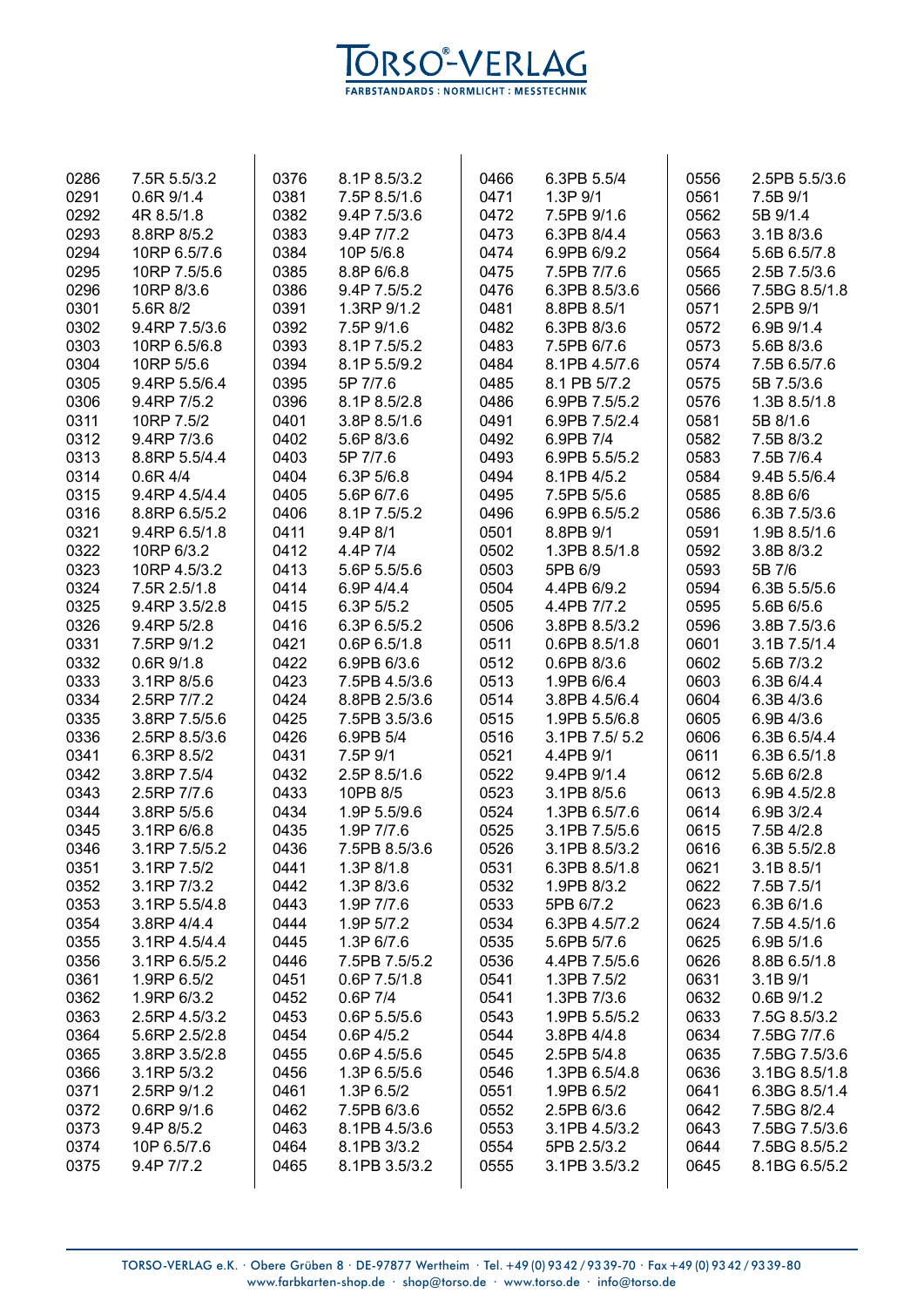

| 0646 | 7.5BG 7.5/3.6 | 0736 | 2.5G 6.5/4    | 0826 | 2.5GY 8/4.4   | 0916 | 6.3R 6.5/2       |
|------|---------------|------|---------------|------|---------------|------|------------------|
| 0651 | 7.5BG 7.5/1.2 | 0741 | 1.9G 6.5/1.4  | 0831 | 5.6GY 7.5/1.4 | 0921 | 10P 8.5/1        |
| 0652 | 8.1BG 7/2.8   | 0742 | 1.9G 6.5/2.8  | 0832 | 3.8GY 7/2.8   | 0922 | 0.6RP 7.5/1      |
| 0653 | 8.1BG 6/3.6   | 0743 | 2.5G 4.5/2.8  | 0833 | 3.8GY 6/4     | 0923 | $0.6$ RP $5.5/2$ |
| 0654 | 7.5BG 4.5/3.6 | 0744 | 3.1G 3/3.6    | 0834 | 5GY 4.5/3.6   | 0924 | 1.9RP 4/1.8      |
| 0655 | 7.5BG 5/4     | 0745 | 1.9G 4/2.4    | 0835 | 4.4GY 5/4     | 0925 | 1.9RP 5/1.8      |
| 0656 | 7.5BG 6.5/4   | 0746 | 2.5G 5.5/2.8  | 0836 | 4.4GY 7/4     | 0926 | 8.1P 6.5/1.8     |
| 0661 | 8.1BG 6.5/1.2 | 0751 | 4.4G 8.5/1    | 0841 | 4.4GY 6.5/1.6 | 0931 | 6.3RP 7.5/1.2    |
| 0662 | 7.5BG 6/2.4   | 0752 | 8.1G 7.5/1    | 0842 | 3.8GY 6.5/2.8 | 0932 | 3.8RP 7/1        |
| 0663 | 8.1BG 4.5/2.4 |      | 10G 6/1.2     | 0843 | 5GY 5/2.8     | 0933 |                  |
|      |               | 0753 |               |      |               |      | 2.5RP 5.5/1      |
| 0664 | 5BG 3/3.6     | 0754 | 0.6BG 4.5/1.4 | 0844 | 10Y 3.5/1.8   | 0934 | 1.9RP 4/1.8      |
| 0655 | 8.8BG 4/2.4   | 0755 | 9.4G 5/1.4    | 0845 | 5GY 4/2.4     | 0935 | 10P 4.5/1        |
| 0666 | 8.1BG 5.5/2.4 | 0756 | 4.4G 6.5/1.2  | 0846 | 4.4GY 5.5/2.8 | 0936 | 9.4P 6/1         |
| 0671 | $0.6G$ $9/1$  | 0761 | 6.3GY 9/1     | 0851 | 10Y 9/1       | 0941 | 4.4YR 7.5/1      |
| 0672 | 6.9G 9/1      | 0762 | 6.3GY 9/1.4   | 0852 | 1.9GY 9/2     | 0942 | 1.3YR 6.5/1      |
| 0673 | 7.5G 8.5/3.6  | 0763 | 7.5GY 8.5/4   | 0853 | 1.3GY 9/4.8   | 0943 | 8.1R 5.5/1       |
| 0674 | 9.4G 7/6.8    | 0764 | 8.1GY 8/5.6   | 0854 | 1.3GY 8.5/7.6 | 0944 | 1.9YR 4/1        |
| 0675 | 7.5G 7.5/5.6  | 0765 | 8.1GY 8/5.2   | 0855 | 1.9GY 8.5/6.4 | 0945 | 1.9YR 4.5/1      |
| 0676 | 6.25G 8.5/2.4 | 0766 | 6.9GY 8.5/2.4 | 0856 | 1.9GY 9/3.2   | 0946 | 8.8R 6/1         |
| 0681 | 5.6G 8.5/1.2  | 0771 | 5.6GY 8.5/1.2 | 0861 | 1.3GY 8.5/1.8 | 0951 | 3.8BG 7.5/1      |
| 0682 | 8.1G 8/2.4    | 0772 | 7.5GY 8/2.4   | 0862 | 1.9GY 8.5/3.2 | 0952 | 8.8BG 6.5/1      |
| 0683 | 7.5G 7.5/5.2  | 0773 | 8.1GY 7.5/5.2 | 0863 | 1.3GY 8/6.4   | 0953 | 2.5BG 5.5/1      |
| 0684 | 9.4G 5.5/5.2  | 0774 | 8.1GY 5.5/4.8 | 0864 | 1.3GY 6/4.8   | 0954 | 3.1BG 4/1        |
| 0685 | 10G 6.5/5.6   | 0775 | 8.1GY 6.5/5.2 | 0865 | 1.3GY 7/5.6   | 0955 | 3.1BG 4.5/1      |
| 0686 | 9.4G 8/3.6    | 0776 | 7.5GY 7.5/3.6 | 0866 | 1.9GY 8/4.8   | 0956 | 6.9BG 6/1        |
| 0691 | 7.5G 7.5/1.4  | 0781 | 8.8GY 7.5/1.4 | 0871 | 1.3GY 7.5/1.8 | 0961 | 3.1G 7.5/1       |
| 0692 | 8.8G 7/2.4    | 0782 | 8.1GY 7/2.8   | 0872 | 1.9GY 7.5/3.2 | 0962 | 9.4GY 7/1        |
| 0693 | 10G 6/4       | 0783 | 8.1GY 6/4     | 0873 | 1.3GY 6.5/4   | 0963 | 1.9G 5.5/1       |
| 0694 | 10G 4/3.6     | 0784 | 8.1GY 4.5/3.6 | 0874 | 0.6GY 5/3.6   | 0964 | 10GY 4/1         |
| 0695 | 10G 5/4       | 0785 | 8.1GY 5/3.6   | 0875 | 0.6GY 5.5/3.6 | 0965 | $0.6G$ 4.5/1     |
| 0696 | 9.4G 7/4.4    | 0786 | 7.5GY 7/3.6   | 0876 | 1.3GY 7/4.4   | 0966 | 3.1G 6/1         |
| 0701 | 9.4G 6.5/1    | 0791 | 8.1GY 7/1.4   | 0881 | 1.9GY 6.5/1.8 | 0971 | 1.9GY 7.5/1      |
| 0702 | 9.4G 6.5/2.8  | 0792 | 8.1GY 6.5/2.8 | 0882 | 1.3GY 6.5/2.8 | 0972 | 0.6GY 7/1        |
| 0703 | 9.4G 5/2.4    | 0793 | 8.1GY 5/2.4   | 0883 | 1.3GY 5/2.4   | 0973 | 0.6GY 5.5/1      |
| 0704 | 8.1G 3/2.4    | 0794 | 6.3GY 3/1.8   | 0884 | 8.8Y 3.5/1.8  | 0974 | 1.9GY 4/1        |
| 0705 | 0.6BG 4/2.4   | 0795 | 7.5GY 4/2.4   | 0885 | 10Y 4/2       | 0975 | 0.6GY 4.5/1      |
| 0706 | 10G 5.5/2.4   | 0796 | 7.5GY 5.5/2.4 | 0886 | 1.3GY 6/2.8   | 0976 | $0.6$ GY 6/1.2   |
| 0711 | $0.6G$ $9/1$  | 0801 | 8.1GY 8.5/1   | 0891 | 5Y 7.5/1.2    | 0981 | 4.4Y 8.5/1.2     |
| 0712 | 10GY 9/1.2    | 0802 | 7.5GY 7.5/1   | 0892 | 3.8Y 6.5/1.2  | 0982 | 5Y 7.5/1.4       |
| 0713 | 1.9G 8.5/3.6  | 0803 | 8.1GY 6/1.4   | 0893 | 1.9Y 5.5/1.2  | 0983 | 3.8Y 6/2         |
| 0714 | 1.3G 7.5/5.6  | 0804 | 8.1GY 4.5/1.4 | 0894 | $3.1Y$ 4/1    | 0984 | 2.5Y 4.5/1.6     |
|      | 1.9G 8/5.2    |      |               |      |               |      |                  |
| 0715 |               | 0805 | 8.8GY 5/1.4   | 0895 | 3.1Y 4.5/1.2  | 0985 | 1.9Y 5.5/2       |
| 0716 | 1.9G 8.5/2.8  | 0806 | 5.6GY 6.5/1.4 | 0896 | 2.5Y 6/1.2    | 0986 | 3.8Y 6.5/2       |
| 0721 | 1.3G 8.5/1.2  | 0811 | 2.5GY 9/1     | 0901 | 9.4YR 8.5/1.2 | 0991 | 5.6Y 6.5/2.4     |
| 0722 | 1.9G 8/2.8    | 0812 | 3.8GY 9/1.4   | 0902 | 9.4YR 7.5/1   | 0992 | 3.1Y 6.5/3.6     |
| 0723 | 2.5G 7.5/5.2  | 0813 | 4.4GY 8.5/4.4 | 0903 | 6.9YR 6/2     | 0993 | 2.5Y 5/2.8       |
| 0724 | 1.9G 5.5/5.2  | 0814 | 2.5GY 8/6.8   | 0904 | 6.3YR 4.5/1.8 | 0994 | 10YR 3.5/1.8     |
| 0725 | 1.9G 6.5/5.6  | 0815 | 4.4GY 8.5/5.6 | 0905 | 7.5YR 5/1.8   | 0995 | 1.9Y 4/2.8       |
| 0726 | 1.9G 7.5/4    | 0816 | 3.8GY 9/2.8   | 0906 | 6.9YR 6.5/2   | 0996 | 2.5Y 5.5/3.2     |
| 0731 | 1.3G 7.5/1.2  | 0821 | 3.1GY 8.5/1.6 | 0911 | 8.1R 8.5/1.2  | 1001 | 5Y 6/5.6         |
| 0732 | 1.3G 7/2.4    | 0822 | 4.4GY 8.5/2.8 | 0912 | 6.3R 7.5/1    | 1002 | 1.9Y 6/5.6       |
| 0733 | 1.9G 6/4      | 0823 | 2.5GY 7.5/5.6 | 0913 | 8.8R 7.5/1.6  | 1003 | 5.6Y 4/3.2       |
| 0734 | 2.5G 4.5/3.6  | 0824 | 3.8GY 6/4.8   | 0914 | 8.1R 4.5/1.4  | 1004 | 3.1Y 4/3.6       |
| 0735 | 1.9G 5/4      | 0825 | 4.4GY 6.5/5.2 | 0915 | 8.8R 5/1.6    | 1005 | 1.3Y 4/3.2       |
|      |               |      |               |      |               |      |                  |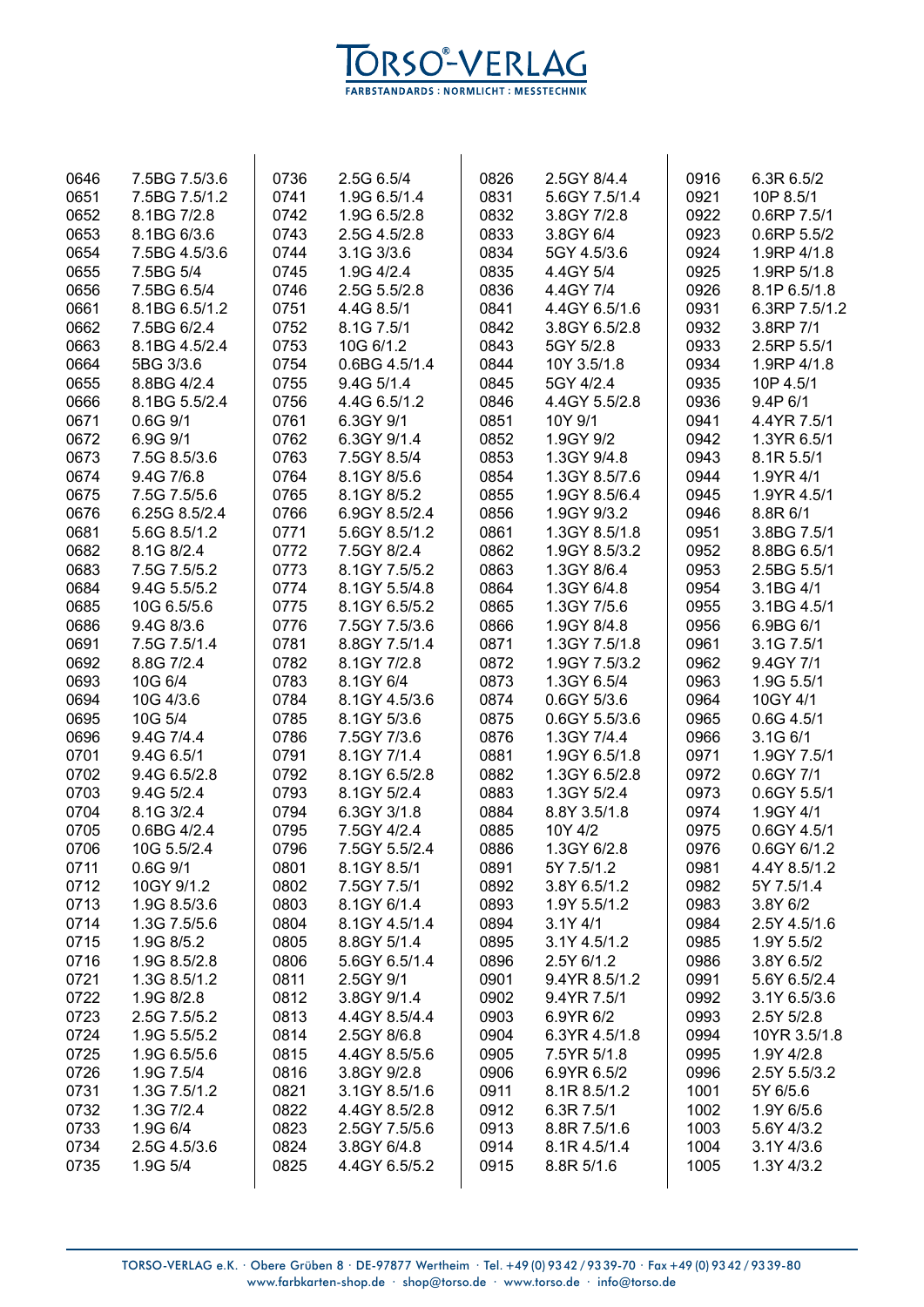

| 1006 | 6.9YR 4/3.6   | 1096 | 8.1R 6/11.6   | 1186 | 6.9BG 5/6.4              | 1276 | N <sub>9</sub> |
|------|---------------|------|---------------|------|--------------------------|------|----------------|
| 1011 | 0.6GY 5/4.8   | 1101 | 0.6GY 8/8.8   | 1191 | 5B 6/7.6                 | 1281 | 9.4YR 9/1.2    |
| 1012 | 0.6GY 4/3.2   | 1102 | 4.4Y 7.5/8.8  | 1192 | 5.6B 5.5/7.6             | 1282 | 2.5YR 9/1      |
| 1013 | 0.6GY 3.5/1.8 | 1103 | 1.9Y 7.5/9.2  | 1193 | 5.6B 4/6.8               | 1283 | 6.3YR 9/1      |
| 1014 | 3.1G 3.5/2.8  | 1104 | 0.6Y 8/9.2    | 1194 | 6.3B 3/4.8               | 1284 | 9.4RP 9/1      |
| 1015 | 3.1G 3.5/3.6  | 1105 | 9.4YR 7/8.8   | 1195 | 5.6B 3.5/5.6             | 1285 | 8.8P 9/1       |
| 1016 | 3.1G 3/2.4    | 1106 | 8.8YR 5.5/7.6 | 1196 | 6.3B 5/6.8               | 1286 | 3.8P 9/1       |
| 1021 | 8.1GY 3.5/1.4 | 1111 | 4.4Y 8/9.2    | 1201 | 8.1B 5.5/9.6             | 1291 | 0.6YR 9/1      |
| 1022 | 1.3GY 4/1.4   | 1112 | 5.6Y 8/10.4   | 1202 | 9.4B 5/9.6               | 1292 | 6.3YR 9/1      |
| 1023 | 9.4G 3.5/1.2  | 1113 | 3.8Y 7.5/11.6 | 1203 | 8.8B 3.5/5.6             | 1293 | 7.5R 9/1       |
| 1024 | 7.5GY 3/1.4   | 1114 | 9.4Y 5.5/7.6  | 1204 | 0.6PB 3/5.2              | 1294 | 7.5YR 9/1      |
|      |               |      |               |      |                          |      |                |
| 1025 | 7.5G 3/1.2    | 1115 | 4.4Y 6.5/7.6  | 1205 | 8.8B 3.5/5.6             | 1295 | 6.9YR 8.5/1    |
| 1026 | 2.5GY 3/1.4   | 1116 | 5Y 7.5/10.4   | 1206 | 10B 4/7.2                | 1296 | 5.6R 8.5/1     |
| 1031 | 8.8Y 3/1.2    | 1121 | 8.1Y 8.5/9.2  | 1211 | 3.8PB 5/9.6              | 1301 | 6.3Y 9/1       |
| 1032 | 4.4Y 3/1.4    | 1122 | 8.1Y 7.5/8.8  | 1212 | 2.5PB 4.5/9.6            | 1302 | 3.8Y 9/1       |
| 1033 | 2.5GY 3/1     | 1123 | 8.1Y 6.5/7.6  | 1213 | 5PB 3.5/7.6              | 1303 | 10YR 9/1       |
| 1034 | 3.1Y 3/1      | 1124 | 8.1Y 6/6.4    | 1214 | 3.8PB 3/5.6              | 1304 | 2.5Y 9/1.2     |
| 1035 | 1.9G 3/1      | 1125 | 6.9Y 6/7.6    | 1215 | 6.9PB 3.5/7.6            | 1305 | 2.5Y 9/1       |
| 1036 | 8.8G 3/1      | 1126 | 8.1Y 7.5/9.6  | 1216 | 3.8PB 4/9.6              | 1306 | 5.6Y 9/1       |
| 1041 | 2.5RP 3.5/1   | 1131 | 1.9GY 8/7.5   | 1221 | 6.3PB 5/10.8             | 1311 | 8.8Y 9/1       |
| 1042 | 1.9RP 4.5/1   | 1132 | 1.9GY 7.5/8.8 | 1222 | 6.3PB 4/9.6              | 1312 | 1.3Y 9/1       |
| 1043 | 2.5PB 4.5/1   | 1133 | 0.6GY 6/7.6   | 1223 | 6.3PB 3.5/7.6            | 1313 | 6.9Y 9/1       |
| 1044 | 3.1GY 4.5/1   | 1134 | 0.6GY 5/5.6   | 1224 | 5.6PB 3.5/6.4            | 1314 | 7.5Y 9/1       |
| 1045 | 7.5BG 4.5/1   | 1135 | 0.6GY 5.5/5.6 | 1225 | 6.3PB 3.5/7.6            | 1315 | 2.5Y 9/1       |
| 1046 | 3.8GY 3.5/1   | 1136 | 1.3GY 6.5/7.6 | 1226 | 6.3PB 3.5/7.6            | 1316 | 6.9Y 9/1       |
| 1051 | 1.9RP 3.5/1.4 | 1141 | 2.5GY 7.5/6.4 | 1231 | 7.5PB 5.5/9.6            | 1321 | 7.5GY 9/1      |
| 1052 | 5.6YR 3.5/1.8 | 1142 | 3.8GY 7/7.6   | 1232 | 8.8PB 5/9.6              | 1322 | 2.5GY 9/1      |
| 1053 | 8.8R 3.5/1.2  | 1143 | 5.6GY 5/6.8   | 1233 | 8.8PB 4/9.6              | 1323 | 2.5GY 9/1      |
| 1054 | 3.1YR 3/1     | 1144 | 3.8GY 4/3.6   | 1234 | 9.4PB 2.5/5.6            | 1324 | 8.8GY 9/1      |
| 1055 | 2.5RP 3/1     | 1145 | 4.4GY 5/5.6   | 1235 | 8.8PB 3.5/7.6            | 1325 | 8.8GY 9/1      |
| 1056 | 5.6P 2.5/1    | 1146 | 3.1GY 6/7.6   | 1236 | 8.1PB 4.5/9.6            | 1326 | 9.4GY 9/1      |
| 1061 | 10YR 3.5/1.8  | 1151 | 8.1GY 7/6.4   | 1241 | 1.9P 7/7.6               | 1331 | 5.6GY 9/1      |
| 1062 | 10YR 3/1.4    | 1152 | 8.1GY 7/7.6   | 1242 | 1.9P 5.5/9.6             | 1332 | 1.3GY 9/1      |
| 1063 | 5.6YR 3/1.4   | 1153 | 7.5GY 5/6.4   | 1243 | 1.3P 3.5/7.6             | 1333 | 6.9B 9/1       |
| 1064 | 10R 3/2.8     | 1154 | 7.5GY 4/3.6   | 1244 | 3.1P 3/4                 | 1334 | 2.5PB 9/1      |
| 1065 | 10R 2.5/1.8   | 1155 | 7.5GY 4.5/3.6 | 1245 | 1.3P 3/5.6               | 1335 | 7.5PB 9/1      |
|      |               |      |               |      |                          |      |                |
| 1066 | 10R 2.5/1.2   | 1156 | 7.5GY 5.5/7.6 | 1246 | 1.9P 4.5/9.6             | 1336 | 6.3PB 9/1      |
| 1071 | 7.5R 3.5/5.6  | 1161 | 1.9G 7/6.8    | 1251 | 3.1RP 6/9.2<br>10P 5/8.4 | 1341 | 1.3GY 9/1      |
| 1072 | 6.9R 4.5/5.6  | 1162 | 2.5G 6.5/8.4  | 1252 |                          | 1342 | 6.9GY 8.5/1    |
| 1073 | 7.5R 3/4.8    | 1163 | 2.5G 4/5.6    | 1253 | 6.9P 4/6                 | 1343 | 1.9GY 8.5/1    |
| 1074 | 3.8R 3/5.6    | 1164 | 2.5G 3/3.6    | 1254 | 6.3P 4.5/8.4             | 1344 | 1.9GY 8/1      |
| 1075 | 8.8RP 3/5.2   | 1165 | 3.1G 4/5.2    | 1255 | 1.9P 4.5/9.6             | 1345 | 6.9GY 8/1      |
| 1076 | $0.6R$ 4/5.6  | 1166 | 2.5G 5.5/7.6  | 1256 | 1.9P 4/6.8               | 1346 | 7.5GY 8.5/1    |
| 1081 | 9.4R 6/9.2    | 1171 | 8.8G 7/7.6    | 1261 | N2.5                     | 1351 | 7.5 PB 9/1     |
| 1082 | 5.6R 6/10     | 1172 | 10G 6/7.2     | 1262 | 5PB 3.5/1                | 1352 | 1.3PB 9/1      |
| 1083 | 4R 5/10.8     | 1173 | 8.8G 5/6.8    | 1263 | N4.5                     | 1353 | 6.9PB 9/1      |
| 1084 | 7.5R 3.5/6.6  | 1174 | 8.1G 3.5/3.6  | 1264 | 10B 5.25/1               | 1354 | 8.8BG 8.5/1    |
| 1085 | 6.9R 4/11.6   | 1175 | 9.4G 4/6.8    | 1265 | 5PB 5.5/1                | 1355 | 9.4B 8.5/1     |
| 1086 | 10RP 6/8.4    | 1176 | 8.1G 5.5/7.6  | 1266 | N <sub>6</sub>           | 1356 | 2.5PB 8/1      |
| 1091 | 6.3YR 7/9.6   | 1181 | 6.9BG 6/6.8   | 1271 | 10B 6.5/1                | 1361 | 9.4R 9/1       |
| 1092 | 6.3YR 7/9.6   | 1182 | 6.3BG 5.5/7.6 | 1272 | N7                       | 1362 | 4.4R 8.5/1     |
| 1093 | 2.5YR 6.5/9.6 | 1183 | 7.5BG 4/5.6   | 1273 | 10B 7.5/1                | 1363 | 5PB 7.5/1      |
| 1094 | 8.8R 5/11.6   | 1184 | 7.5BG 3.5/3.6 | 1274 | 5PB 8/1                  | 1364 | 6.3PB 6.5/1.8  |
| 1095 | 7.5R 4.5/11.2 | 1185 | 8.8BG 3.5/3.6 | 1275 | 5PB 8.5/1                | 1365 | 3.8P 6.5/1     |
|      |               |      |               |      |                          |      |                |